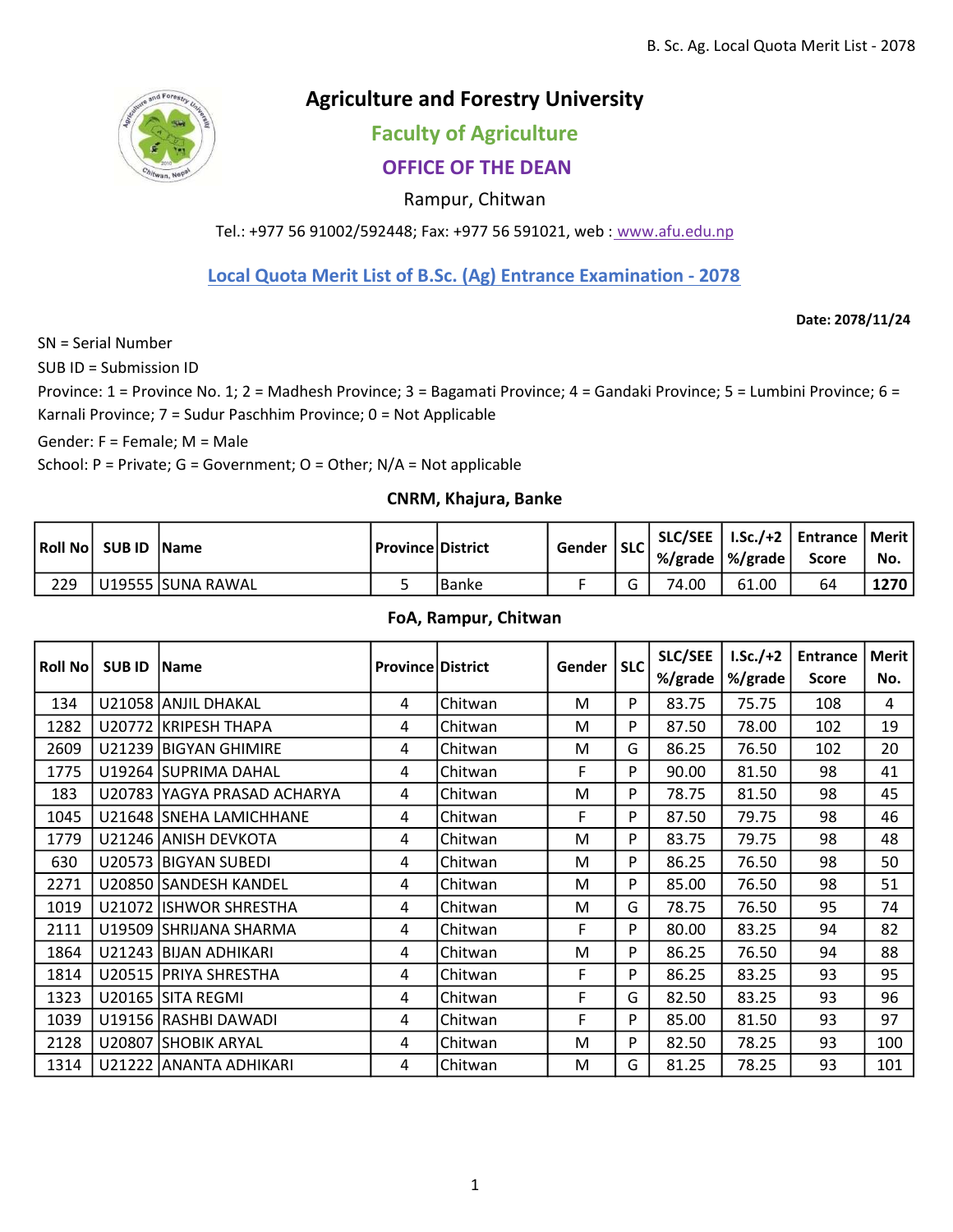| <b>Roll No</b> | <b>SUBID</b> | Name                         | <b>Province District</b> |         | Gender      | <b>SLC</b> | <b>SLC/SEE</b> | $1.5c./+2$ | <b>Entrance</b> | Merit |
|----------------|--------------|------------------------------|--------------------------|---------|-------------|------------|----------------|------------|-----------------|-------|
|                |              |                              |                          |         |             |            | %/grade        | %/grade    | <b>Score</b>    | No.   |
| 1222           |              | U19064 SUSHANTA PAUDEL       | 4                        | Chitwan | M           | G          | 86.25          | 66.50      | 92              | 130   |
| 1337           |              | U20774 HRIDYANJAL TAMANG     | 4                        | Chitwan | M           | P          | 80.00          | 83.12      | 91              | 135   |
| 1142           |              | U20834 SUPRAVA SHRESTHA      | 4                        | Chitwan | F           | P          | 80.00          | 79.75      | 91              | 139   |
| 2651           |              | U20379 KRITIKA KANDEL        | 4                        | Chitwan | $\mathsf F$ | P          | 81.25          | 76.50      | 91              | 141   |
| 1480           |              | U20548 SANDHYA SAPKOTA       | 4                        | Chitwan | F           | G          | 82.50          | 78.25      | 90              | 155   |
| 2399           |              | U21415 KEBAL PURUSH ARYAL    | 4                        | Chitwan | M           | G          | 85.00          | 81.50      | 89              | 180   |
| 704            |              | U20876 SUSMITA SHRESTHA      | 4                        | Chitwan | F           | P          | 76.25          | 78.25      | 89              | 187   |
| 1933           |              | U21307 RADHA BHANDARI        | 4                        | Chitwan | F           | P          | 81.25          | 66.50      | 89              | 197   |
| 1360           |              | U20721 SANDHYA POKHREL       | 4                        | Chitwan | F           | P          | 83.75          | 79.75      | 88              | 204   |
| 2586           |              | U21244 PRATISTHA KANDEL      | 4                        | Chitwan | F           | G          | 81.25          | 78.25      | 88              | 207   |
| 2213           |              | U20742 SURESH ADHIKARI       | 4                        | Chitwan | M           | G          | 75.00          | 76.50      | 88              | 214   |
| 1409           |              | U20112 LOB KUMAR MAHATO      | 4                        | Chitwan | M           | G          | 70.00          | 79.25      | 87              | 226   |
| 254            |              | U19516 ABISHA SAPKOTA SHARMA | 4                        | Chitwan | F           | P          | 77.50          | 76.50      | 87              | 234   |
| 1768           |              | U21229 BINOD DHITAL          | 4                        | Chitwan | M           | P          | 81.25          | 74.75      | 87              | 235   |
| 272            |              | U20128 KABITA REGMI          | 4                        | Chitwan | F           | P          | 83.75          | 73.25      | 87              | 238   |
| 2211           |              | U21079 KUSUM SAPKOTA         | 4                        | Chitwan | F           | P          | 85.00          | 71.50      | 87              | 241   |
| 877            |              | U20818 ANISH BILASH PANTA    | 4                        | Chitwan | M           | P          | 76.25          | 66.75      | 87              | 247   |
| 2627           |              | U21224 TASHI LAMA            | 4                        | Chitwan | F           | P          | 81.25          | 78.25      | 86              | 257   |
| 1345           |              | U20126 BIPAN SHRESTHA        | 4                        | Chitwan | M           | G          | 81.25          | 79.00      | 85              | 289   |
| 810            |              | U21616 YOGNATH UPADHAYA      | 4                        | Chitwan | M           | G          | 82.50          | 63.25      | 85              | 307   |
| 1247           |              | U20942 BISHISTA SUBEDI       | 4                        | Chitwan | M           | G          | 72.50          | 63.25      | 85              | 308   |
| 2626           |              | U21133 AAYUSHMA BASTAKOTI    | 4                        | Chitwan | F           | G          | 85.00          | 81.50      | 84              | 313   |
| 2602           |              | U19191 SHARISHMA SHARMA      | 4                        | Chitwan | $\mathsf F$ | P          | 82.50          | 78.25      | 83              | 350   |
| 2233           |              | U19386 AAKRITI RAUT          | 4                        | Chitwan | F           | P          | 77.50          | 74.75      | 83              | 358   |
| 794            |              | U19522 SUJIT POUDEL          | 4                        | Chitwan | M           | P          | 78.75          | 73.25      | 83              | 359   |
| 1805           |              | U21025 ANSHU KUNWAR          | 4                        | Chitwan | F           | P          | 76.25          | 71.50      | 83              | 360   |
| 1853           |              | U21071 NISHA GAUTAM          | 4                        | Chitwan | F           | P          | 78.75          | 79.75      | 82              | 380   |
| 801            |              | U19528 BINITA DHAKAL         | 4                        | Chitwan | F           | P          | 72.50          | 79.57      | 82              | 381   |
| 511            |              | U19524 ISHA KOIRALA          | 4                        | Chitwan | $\mathsf F$ | $\sf P$    | 83.75          | 81.50      | 81              | 408   |
| 1221           |              | U21059 AAYUSH GHIMIRE (B.K)  | 4                        | Chitwan | M           | G          | 72.50          | 71.50      | 81              | 437   |
| 2313           |              | U21000 BIJAY OJHA            | 4                        | Chitwan | M           | G          | 77.50          | 84.75      | 80              | 455   |
| 1970           |              | U19489 KRITIKA GHIMIRE       | 4                        | Chitwan | F           | P          | 77.50          | 74.75      | 80              | 466   |
| 1825           |              | U19461 MEGHA UPADHYAY        | 4                        | Chitwan | F           | G          | 77.50          | 81.50      | 79              | 484   |
| 2620           |              | U20712 SONU SHRESTHA         | 4                        | Chitwan | F           | P          | 80.00          | 78.25      | 79              | 490   |
| 1668           |              | U20904   NAMRATA GHIMIRE     | 4                        | Chitwan | F           | P          | 81.25          | 73.25      | 79              | 497   |
| 655            |              | U20874 SHIKSHA SUBEDI        | 4                        | Chitwan | F           | G          | 76.25          | 69.75      | 79              | 505   |
| 665            |              | U19507 DEEPIKA NEUPANE       | 4                        | Chitwan | F           | P          | 83.75          | 64.75      | 79              | 518   |
| 1264           |              | U20788 RITA DHAKAL           | 4                        | Chitwan | F           | G          | 82.00          | 78.25      | 78              | 531   |
| 795            |              | U20961 SADIKSHA SAPKOTA      | 4                        | Chitwan | F           | P          | 80.00          | 74.75      | 78              | 540   |
| 2487           |              | U20900 DURGA ADHIKARI        | 4                        | Chitwan | F           | P          | 67.50          | 74.75      | 78              | 542   |
| 1012           |              | U21130 SARBAGYA POUDEL       | 4                        | Chitwan | F           | G          | 85.00          | 64.75      | 78              | 551   |
| 1354           |              | U20191 AASTHA KUNWAR         | 4                        | Chitwan | $\mathsf F$ | P          | 82.50          | 76.50      | 77              | 572   |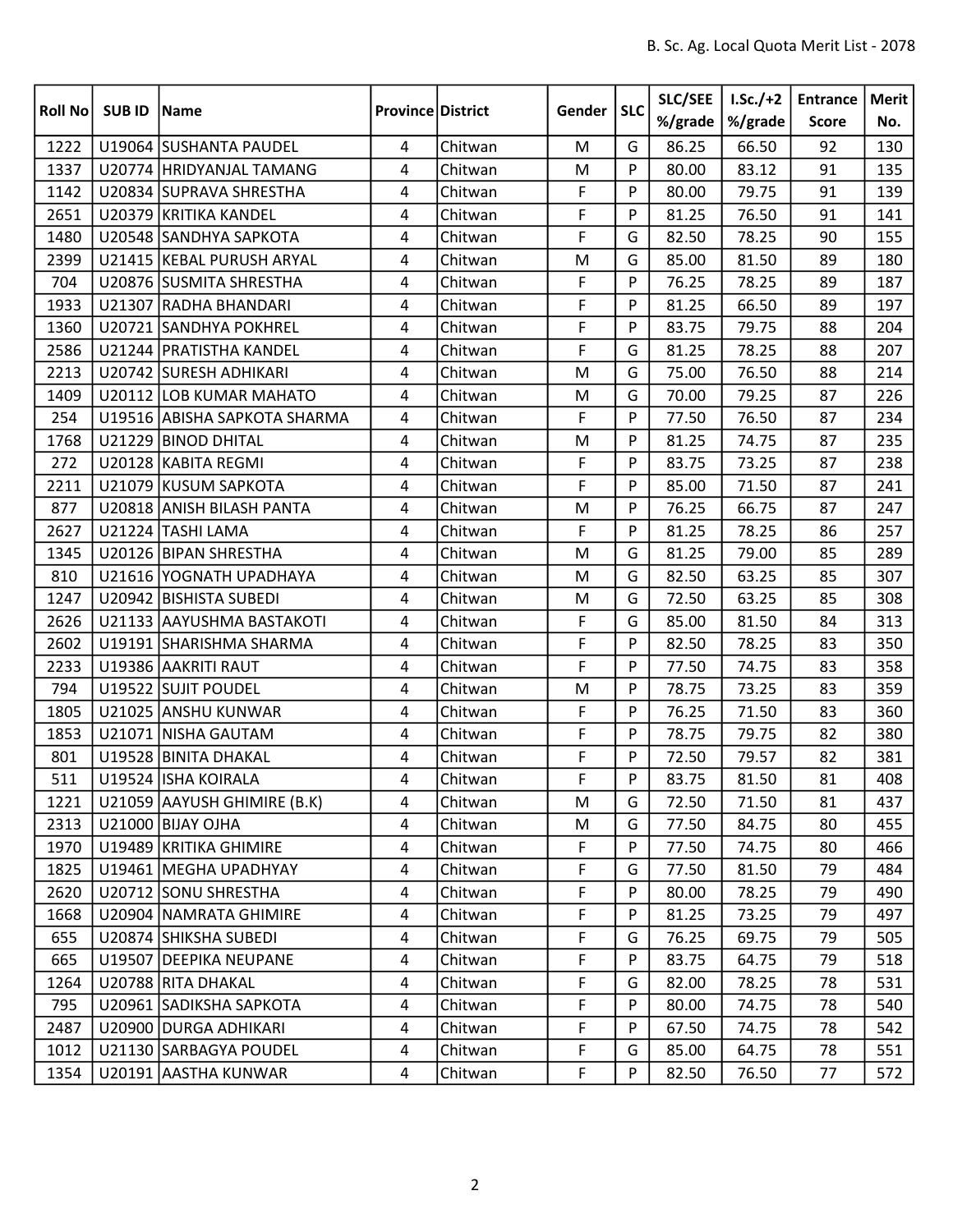| <b>Roll No</b> | <b>SUBID</b> | Name                           | <b>Province District</b> |         | Gender       | <b>SLC</b> | SLC/SEE<br>%/grade | $1.5c./+2$<br>%/grade | <b>Entrance</b><br><b>Score</b> | Merit<br>No. |
|----------------|--------------|--------------------------------|--------------------------|---------|--------------|------------|--------------------|-----------------------|---------------------------------|--------------|
| 1821           |              | U20828 AMITA BHUJEL            | 4                        | Chitwan | F            | P          | 82.50              | 74.75                 | 77                              | 576          |
| 1898           |              | U20962 BIDHAN DAWADI           | 4                        | Chitwan | M            | P          | 73.75              | 74.75                 | 77                              | 579          |
| 457            |              | U20486 NIRJALA LAKAI CHHETRI   | 4                        | Chitwan | $\mathsf F$  | P          | 75.00              | 61.50                 | 77                              | 602          |
| 1876           |              | U20849 ARCHANA SUBEDI          | 4                        | Chitwan | $\mathsf F$  | G          | 76.25              | 69.75                 | 75                              | 674          |
| 886            |              | U19973 SHIRISH BAYALKOTI       | 4                        | Chitwan | M            | G          | 75.00              | 62.25                 | 75                              | 685          |
| 2035           |              | U20035 SOWARA KUNWAR           | 4                        | Chitwan | F            | P          | 77.50              | 65.75                 | 74                              | 729          |
| 1550           |              | U20094 DEVENDRA BAGALE         | 4                        | Chitwan | M            | G          | 81.25              | 81.50                 | 73                              | 744          |
| 1737           |              | U20587 SUMNIMA SHARMA POUDEL   | 4                        | Chitwan | F            | G          | 82.50              | 79.75                 | 73                              | 748          |
| 2446           |              | U19450 PRITHAK SILWAL          | 4                        | Chitwan | M            | P          | 75.00              | 78.25                 | 73                              | 753          |
| 1686           |              | U20369 DEEPEEKA BARAL          | 4                        | Chitwan | $\mathsf{F}$ | G          | 72.50              | 59.75                 | 73                              | 804          |
| 1316           |              | U20225 BISHAL AMGAI            | 4                        | Chitwan | M            | P          | 82.50              | 79.75                 | 72                              | 810          |
| 1201           |              | U20946 SEEMA KUNWAR            | 4                        | Chitwan | F            | P          | 70.00              | 73.25                 | 72                              | 823          |
| 326            |              | U20606 SUBEKSHYA BARAL         | 4                        | Chitwan | F            | P          | 78.75              | 79.75                 | 71                              | 853          |
| 851            |              | U20095 SMRITEE BARAL           | 4                        | Chitwan | F            | P          | 80.00              | 71.50                 | 71                              | 868          |
| 2235           |              | U19544 BINISHA SAPKOTA         | 4                        | Chitwan | F            | P          | 76.25              | 71.50                 | 71                              | 870          |
| 710            |              | U19546 RIYA BASNET             | 4                        | Chitwan | F            | P          | 83.75              | 68.25                 | 71                              | 874          |
| 1041           |              | U20093 PAWAN GHIMIRE           | 4                        | Chitwan | M            | G          | 77.50              | 81.00                 | 70                              | 895          |
| 1659           |              | U19279 KRISTINA BHATTARAI      | 4                        | Chitwan | F            | P          | 83.75              | 79.25                 | 70                              | 898          |
| 729            |              | U19525 ROHIT BAHADUR LAMICHHAN | 4                        | Chitwan | M            | P          | 73.75              | 77.50                 | 70                              | 905          |
| 1744           |              | U20713 DIKSHA ADHIKARI         | 4                        | Chitwan | F            | G          | 77.50              | 64.75                 | 70                              | 931          |
| 953            |              | U20580 SAMIKSHYA POUDEL        | 4                        | Chitwan | F            | P          | 76.25              | 73.25                 | 69                              | 961          |
| 787            |              | U21169 GAURAB SUBEDI           | 4                        | Chitwan | M            | G          | 81.25              | 68.00                 | 69                              | 976          |
| 1145           |              | U21265 PRUSHOTTAM KAFLE        | 4                        | Chitwan | M            | P          | 76.25              | 77.00                 | 68                              | 1007         |
| 1523           |              | U20584 ROSHNI PANDEY           | 4                        | Chitwan | F            | P          | 78.75              | 74.75                 | 68                              | 1018         |
| 443            |              | U20915 ARCHANA SAPKOTA         | 4                        | Chitwan | F            | P          | 77.50              | 61.50                 | 68                              | 1046         |
| 2242           |              | U20995 SALINA SHRESTHA         | $\overline{4}$           | Chitwan | $\mathsf F$  | G          | 83.75              | 81.50                 | 67                              | 1061         |
| 2565           |              | U20893 PRASHINA PAUDEL         | 4                        | Chitwan | F            | G          | 76.25              | 76.50                 | 67                              | 1076         |
| 2069           |              | U20771 ALISHA SHRESTHA         | 4                        | Chitwan | F            | G          | 83.75              | 78.25                 | 66                              | 1127         |
| 299            |              | U19426 RIGAL SAPKOTA           | 4                        | Chitwan | F            | P          | 76.25              | 76.50                 | 66                              | 1134         |
| 469            |              | U20982 AJINA KUMARI MAHATO     | 4                        | Chitwan | $\mathsf F$  | P          | 80.00              | 63.50                 | 66                              | 1161         |
| 468            |              | U20855 ARCHANA GAIRE           | 4                        | Chitwan | $\mathsf F$  | P          | 80.00              | 73.25                 | 65                              | 1188         |
| 289            |              | U20727 SADIKSHYA KUIKEL        | 4                        | Chitwan | F            | P          | 75.00              | 78.25                 | 64                              | 1227         |
| 503            |              | U20895 SWEEKRITI POUDEL        | 4                        | Chitwan | F            | P          | 81.25              | 74.75                 | 64                              | 1233         |
| 1444           |              | U20471 RASHMI GURUNG           | 4                        | Chitwan | F            | P          | 78.75              | 68.50                 | 64                              | 1255         |
| 1772           |              | U21455 PRAJJWAL GAIRE          | 4                        | Chitwan | M            | P          | 75.00              | 81.00                 | 63                              | 1284         |
| 153            |              | U20868 UNISHA POUDEL           | $\overline{4}$           | Chitwan | F            | P          | 78.75              | 74.75                 | 62                              | 1342         |
| 1439           |              | U21115 SUNIR SHRESTHA          | $\overline{4}$           | Chitwan | M            | P          | 88.75              | 73.25                 | 62                              | 1346         |
| 2437           |              | U20036 KRITI KANDEL            | 4                        | Chitwan | $\mathsf F$  | P          | 75.00              | 83.25                 | 61                              | 1380         |
| 1545           |              | U20924 SWOSTIKA ARYAL          | 4                        | Chitwan | F            | P          | 78.75              | 69.75                 | 61                              | 1408         |
| 1305           |              | U21123 ANUPAMA RANABHAT        | 4                        | Chitwan | $\mathsf F$  | G          | 82.50              | 74.75                 | 60                              | 1454         |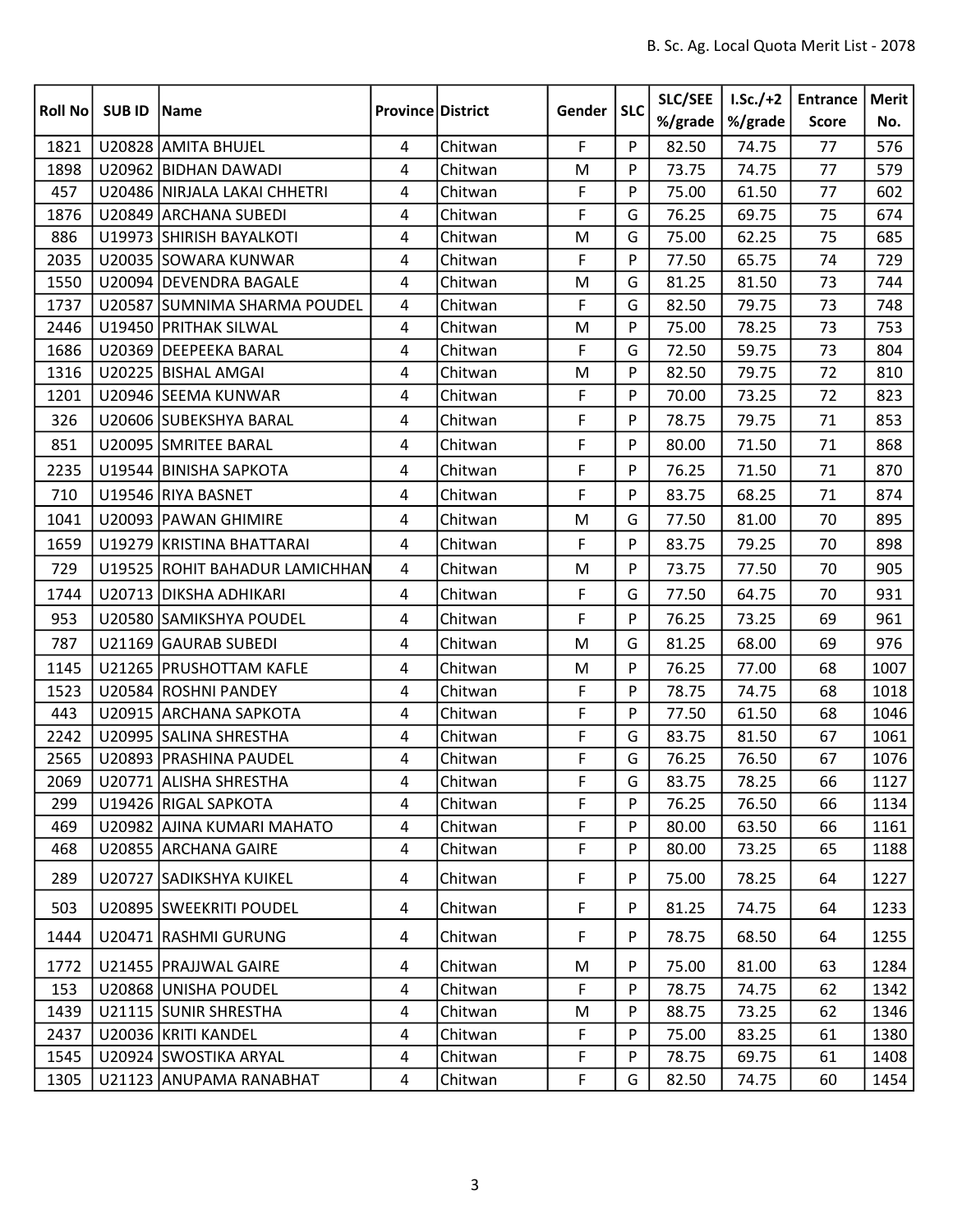|     | <b>SUB ID   Name</b> |                    | l Province   District |         | Gender | <b>SLC</b> | %/grade $\vert \%$ /grade $\vert$ |       | SLC/SEE   I.Sc./+2   Entrance   Merit  <br><b>Score</b> | No.  |
|-----|----------------------|--------------------|-----------------------|---------|--------|------------|-----------------------------------|-------|---------------------------------------------------------|------|
| 993 |                      | U20736 LAXMI BARAL |                       | Chitwan |        |            | 62.50                             | 74.75 | 60                                                      | 1458 |

## CNRM, Dailekh, Dullu

| <b>Roll Nol</b> | <b>SUB ID   Name</b> |                               | l Province   District |                      | Gender | <b>SLC</b> | %/grade   %/grade |       | SLC/SEE   I.Sc./+2   Entrance   Merit  <br><b>Score</b> | No. |
|-----------------|----------------------|-------------------------------|-----------------------|----------------------|--------|------------|-------------------|-------|---------------------------------------------------------|-----|
| 1992            |                      | U19785 IDEEPAK KUMAR BHANDARI |                       | <sup>I</sup> Dailekh | M      | D          | 80.00             | 68.25 | 86                                                      | 277 |

### CNRM, Pakhribash, Dhankuta

| l Roll Nol | <b>SUB ID   Name</b> |                          | l Province   District |          | Gender   SLC |   | %/grade | %/grade | SLC/SEE   I.Sc./+2   Entrance   Merit  <br><b>Score</b> | No.  |
|------------|----------------------|--------------------------|-----------------------|----------|--------------|---|---------|---------|---------------------------------------------------------|------|
| 1618       |                      | U21164 JJIYA NIROULA     |                       | Dhankuta |              |   | 77.50   | 63.25   | 70                                                      | 937  |
| 248        |                      | U20271  BHUMIKA ADHIKARI |                       | Dhankuta |              | ∽ | 55.00   | 69.53   | 65                                                      | 1198 |
| 1117       |                      | U19421 AYUSH THAPA       |                       | Dhankuta | M            | ∽ | 58.75   | 61.00   | 61                                                      | 1434 |

## CNRM, Tikapur, Kailali

|     | Roll No SUB ID Name |                          | Province   District |         | Gender   SLC |       | %/grade   %/grade | SLC/SEE   I.Sc./+2   Entrance   Merit  <br><b>Score</b> | No.  |
|-----|---------------------|--------------------------|---------------------|---------|--------------|-------|-------------------|---------------------------------------------------------|------|
| 693 |                     | U19647 BINDU CHAUDHARY   |                     | Kailali |              | 62.50 | 74.89             |                                                         | 575  |
| 442 |                     | U19995 ISURUCHI KATHAYAT |                     | Kailali |              | 50.00 | 73.29             | 76                                                      | -621 |

## CNRM, Puranchaur, Kaski

| <b>Roll No</b> | <b>SUB ID</b> | <b>Name</b>                 | <b>Province District</b> |       | Gender | <b>SLC</b> | <b>SLC/SEE</b><br>%/grade | $LSc./+2$<br>%/grade | <b>Entrance</b><br><b>Score</b> | <b>Merit</b><br>No. |
|----------------|---------------|-----------------------------|--------------------------|-------|--------|------------|---------------------------|----------------------|---------------------------------|---------------------|
| 2091           |               | U19808 UTSAV PAGENI         | 4                        | Kaski | M      | P          | 86.25                     | 68.25                | 92                              | 129                 |
| 1943           |               | U19919 SAMIKSHYA PAUDEL     | 4                        | Kaski | F      | G          | 82.50                     | 69.75                | 91                              | 145                 |
| 302            |               | U19713 JASNA THAPA          | 4                        | Kaski | F      | P          | 81.25                     | 76.50                | 88                              | 213                 |
| 1543           |               | U19355 NAMRATA PARIYAR      | 4                        | Kaski | F      | P          | 80.00                     | 72.25                | 87                              | 240                 |
| 1994           |               | U20402 ADITI BHANDARI       | 4                        | Kaski | F      | P          | 86.25                     | 71.50                | 86                              | 267                 |
| 222            |               | U19440 NUTAN MANI PAUDEL    | 4                        | Kaski | M      | G          | 84.00                     | 71.50                | 86                              | 268                 |
| 501            |               | U19293 SARIKA JAMARKATEL    | 4                        | Kaski | F      | P          | 87.50                     | 71.25                | 84                              | 335                 |
| 2472           |               | U21601 KENISHA KARKI        | 4                        | Kaski | F      | P          | 81.25                     | 69.75                | 83                              | 361                 |
| 964            |               | U21440 SANDESH RAJ POUDEL   | 4                        | Kaski | M      | P          | 83.75                     | 68.25                | 83                              | 363                 |
| 328            |               | U19779 SUMI ADHIKARI        | 4                        | Kaski | F      | G          | 76.25                     | 68.25                | 83                              | 364                 |
| 1400           |               | U20461   PRASHAMSA ADHIKARI | 4                        | Kaski | F      | G          | 76.25                     | 77.75                | 82                              | 386                 |
| 732            |               | U19409 SAMIKSHA DEVI KHATRI | 4                        | Kaski | F      | G          | 83.75                     | 69.75                | 81                              | 441                 |
| 1092           |               | U19567   NABINA LAMICHHANE  | 4                        | Kaski | F      | G          | 72.50                     | 64.75                | 81                              | 449                 |
| 817            |               | U19784 KIRAN POUDEL         | 4                        | Kaski | F      | G          | 76.25                     | 63.25                | 80                              | 475                 |
| 2071           |               | U19748 SABIN BARAL          | 4                        | Kaski | M      | G          | 70.00                     | 66.50                | 79                              | 516                 |
| 105            |               | U19407 SANDEEP KUMAR KHATRI | 4                        | Kaski | M      | G          | 70.00                     | 59.50                | 77                              | 605                 |
| 778            |               | U21602 RIYA BARAL           | 4                        | Kaski | F      | P          | 85.00                     | 68.25                | 76                              | 632                 |
| 1441           |               | U19763 GEHENDRA BARAL       | 4                        | Kaski | M      | G          | 67.50                     | 82.27                | 75                              | 652                 |